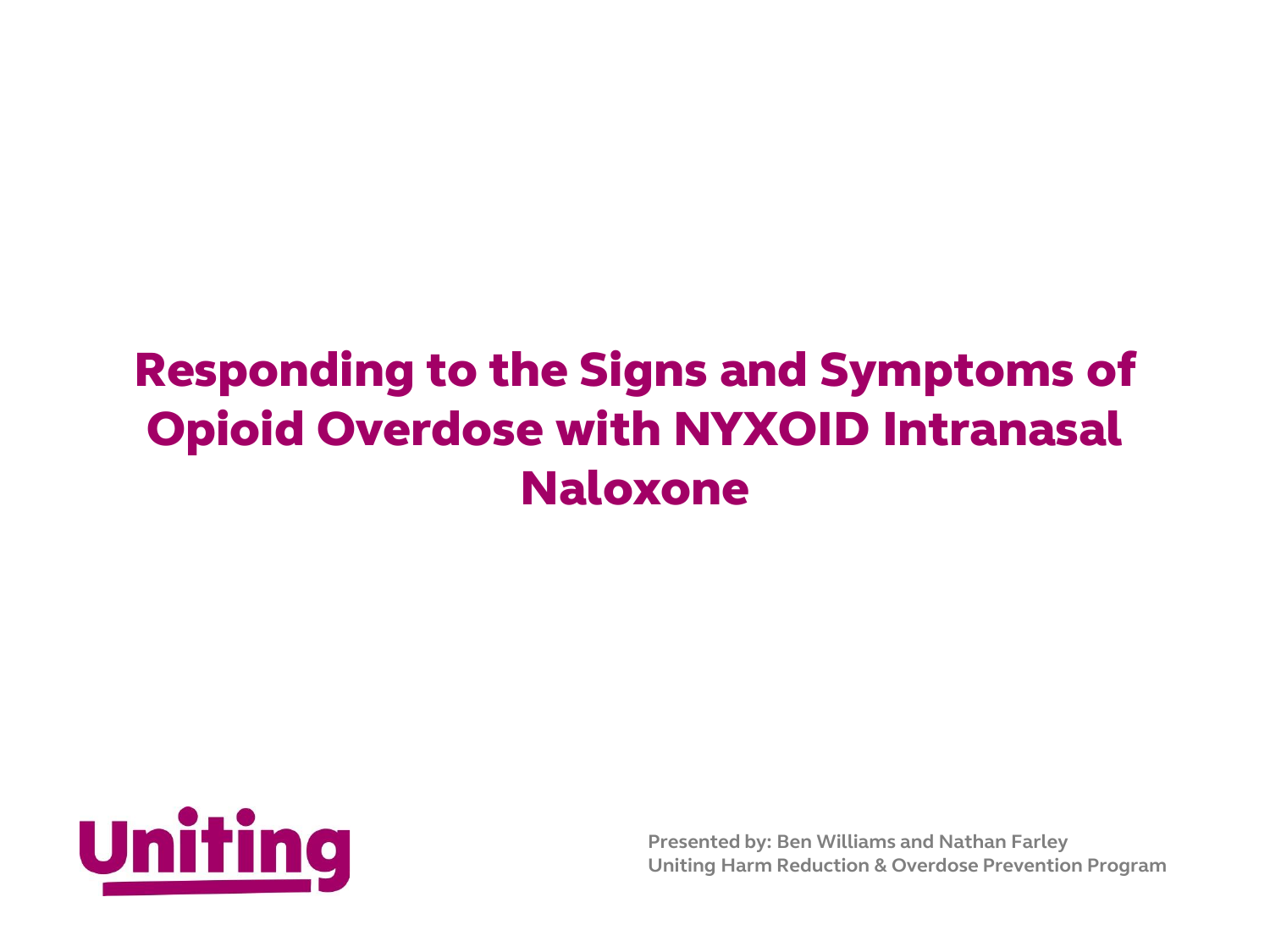### Uniting Harm Reduction & Overdose Prevention Program

- **Assertive Outreach Team - initially funded under the Risk of Overdose initiative in 2018**
- **Provide Harm Reduction education and information (on all drug types) for the prevention of substance related harm**
- **Naloxone Training (clients, families and staff of AOD and other relevant services) and the provision of naloxone**
- **Brief interventions with clients, families, friends and staff / workers of other organisations**
- **Client counselling and single sessions with families**
- **More intensive client assessment, individual Treatment Planning and Case Coordination (based on CRC model) as required,**
- **Referrals to other relevant services, treatment or harm reduction services (ORT, MSIR, NSP's).**
- **Liaison/collaboration with other organisations providing overdose prevention services to ensure continued development of the program**

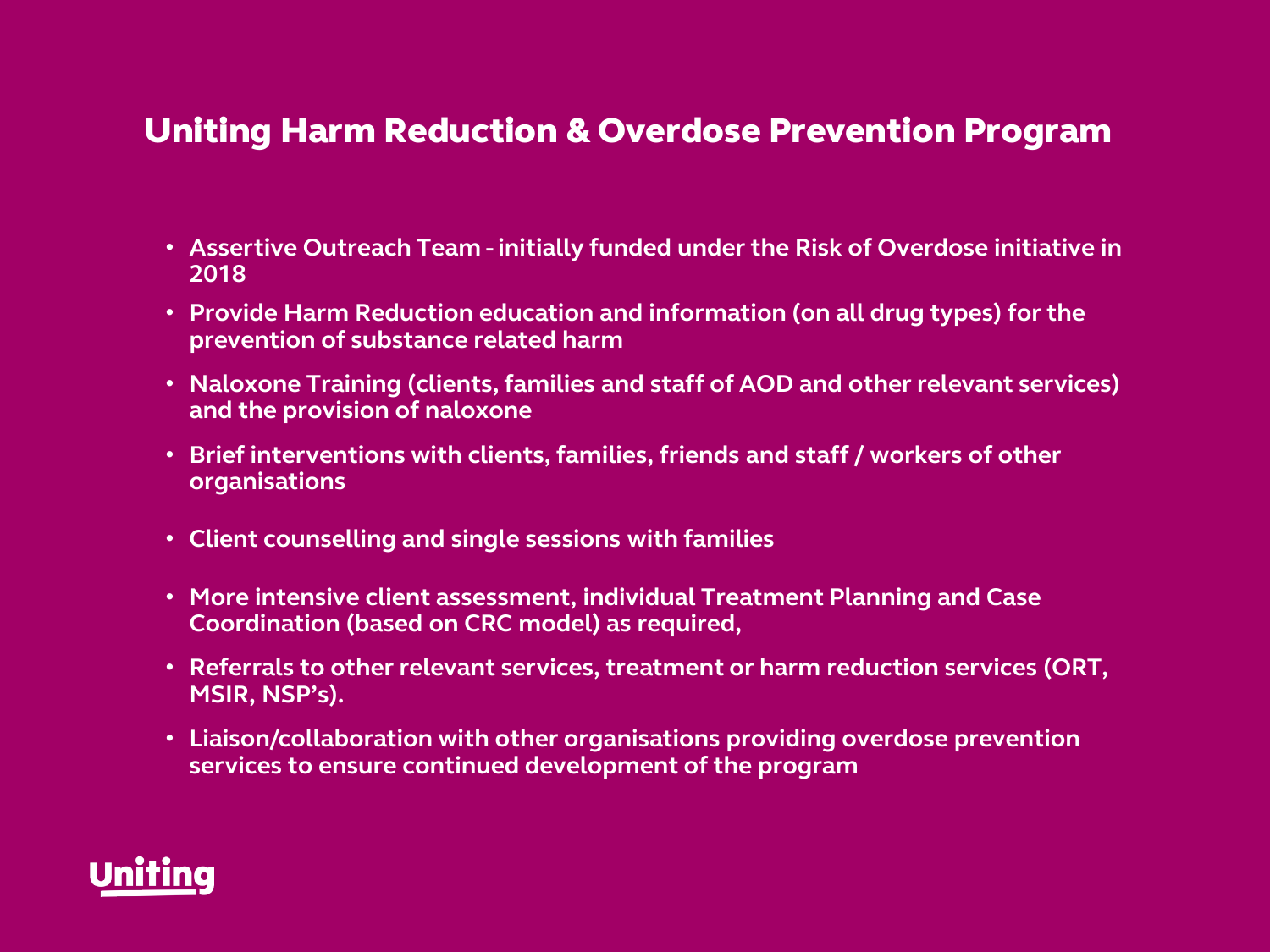## Signs and Symptoms of Opioid Overdose



- **Unresponsive but awake**
- **Limp body, heavy nod**
- **Pale and /or clammy face, bluish**

#### **fingernails and / or lips**

• **Shallow or erratic breathing, or not** 

#### **breathing at all**

- **Slow or erratic pulse / heartbeat**
- **Vomiting, choking sounds or**

#### **gurgling**

• **Snoring, Loss of consciousness /** 

**death**

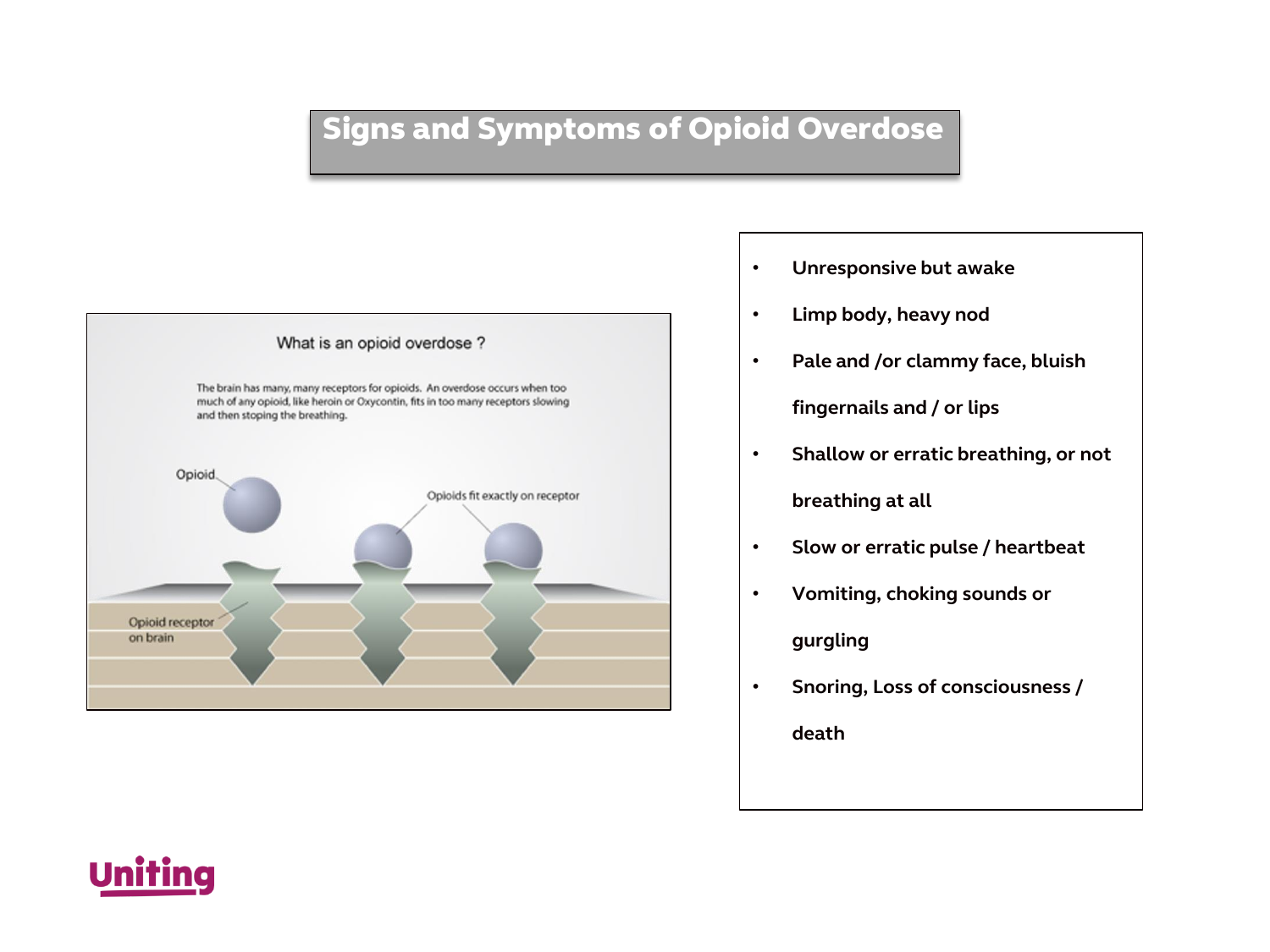## Naloxone… what is it?

- Naloxone (brand names Prenoxad, Nyxoid) is a drug that can temporarily reverse opioid overdose.
- Opioid antagonist Naloxone works by blocking opioids (such as heroin and oxycodone) from attaching to opioid receptors in the brain.

#### Naloxone reversing an overdose

Naloxone has a stronger affinity to the opioid receptors than opioids, such as heroin or oxycodone, so it knocks the opioids off the receptors for a short time (30-90 minutes). This allows the person to breathe again and reverse the overdose.



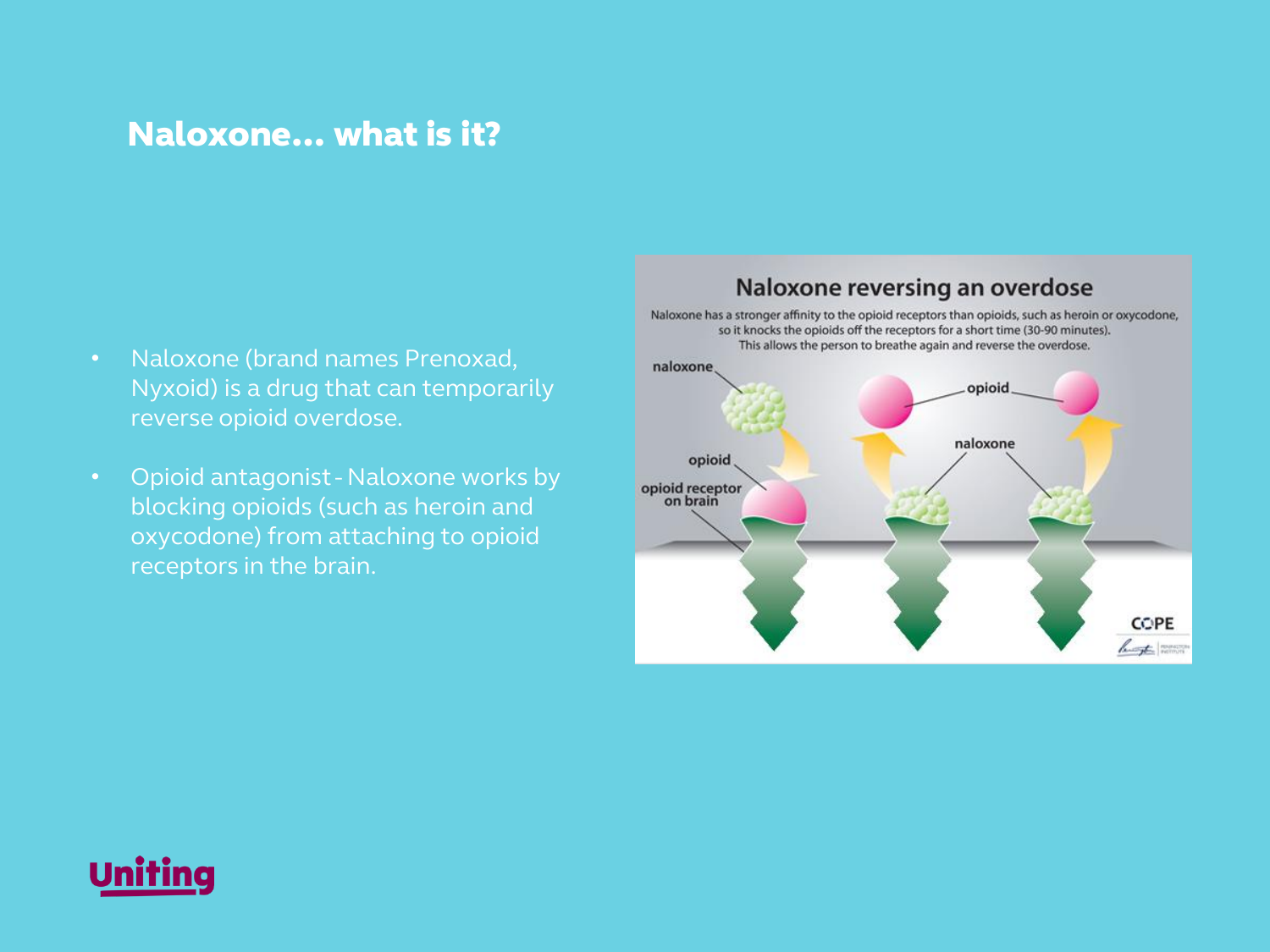## Naloxone..

- **AMPOULES** contain 400 micrograms of Naloxone
- **PRENOXAD** Intramuscular Injection contains 5 doses x 400 micrograms of Naloxone
- **NYXOID** Intranasal spray contains 2 doses x 1.8 mg of Naloxone.
- Based on its pharmacokinetics, a single dose (1.8 mg) of **NYXOID** is expected to deliver a similar onset for reversing an opioid overdose, that is comparable to Intramuscular Naloxone (400 micrograms).
- If administering a second dose of **NYXOID** it is equivalent to 5 doses of 400 micrograms of Intramuscular Naloxone.



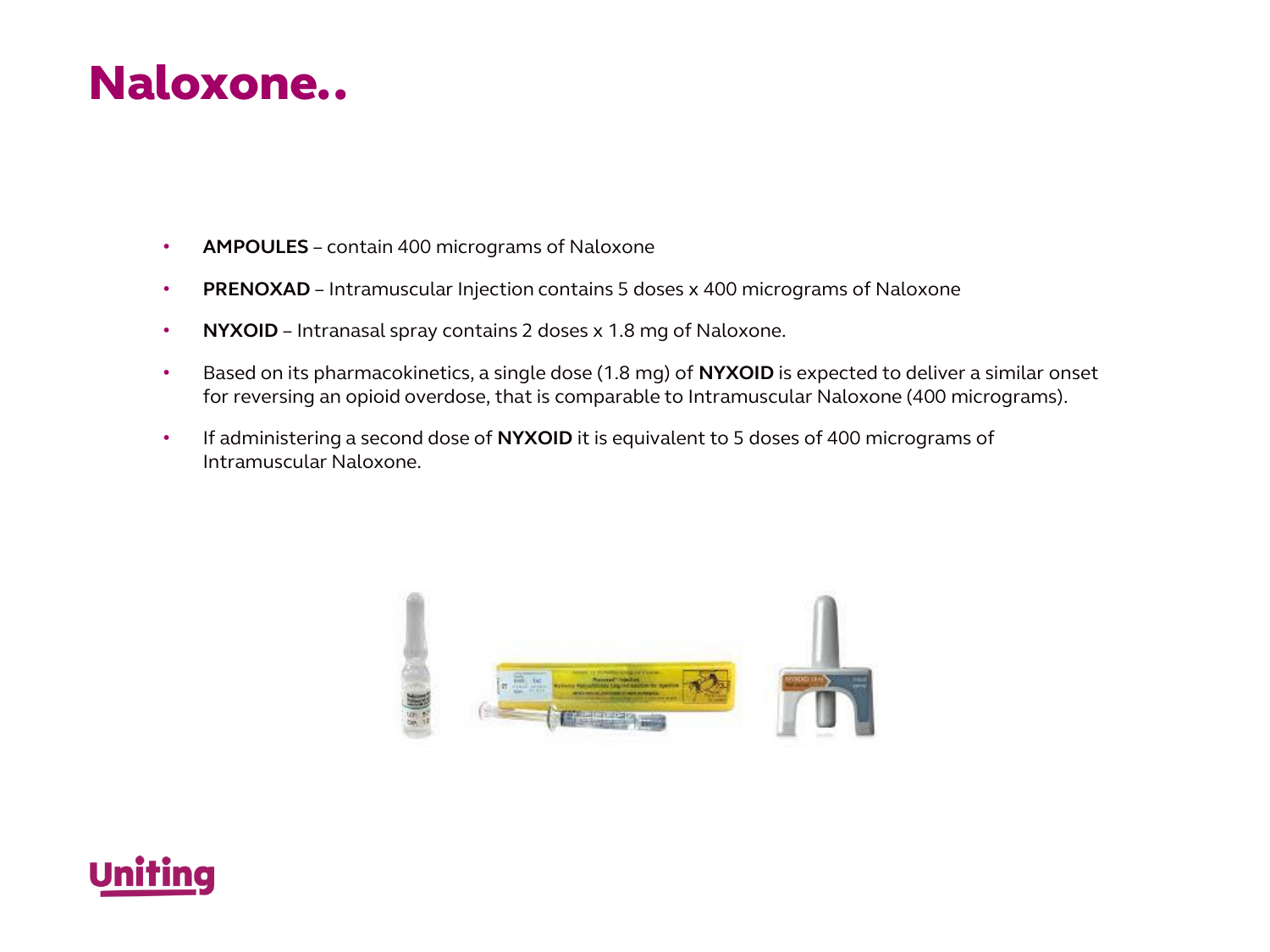## Responding to an Opioid Overdose with NYXOID

- **Check for signs of overdose**
- **Give 2 rescue breaths (if trained to administer CPR)**
- **Call an ambulance – Triple 000**
- **Administer Nyxoid**
- **Place in recovery position**
- **Monitor and give support until the ambulance arrives**
- **Administer 2nd dose of Nyxoid if no improvement after 2–3 minutes**
- **Watch for acute withdrawal symptoms**









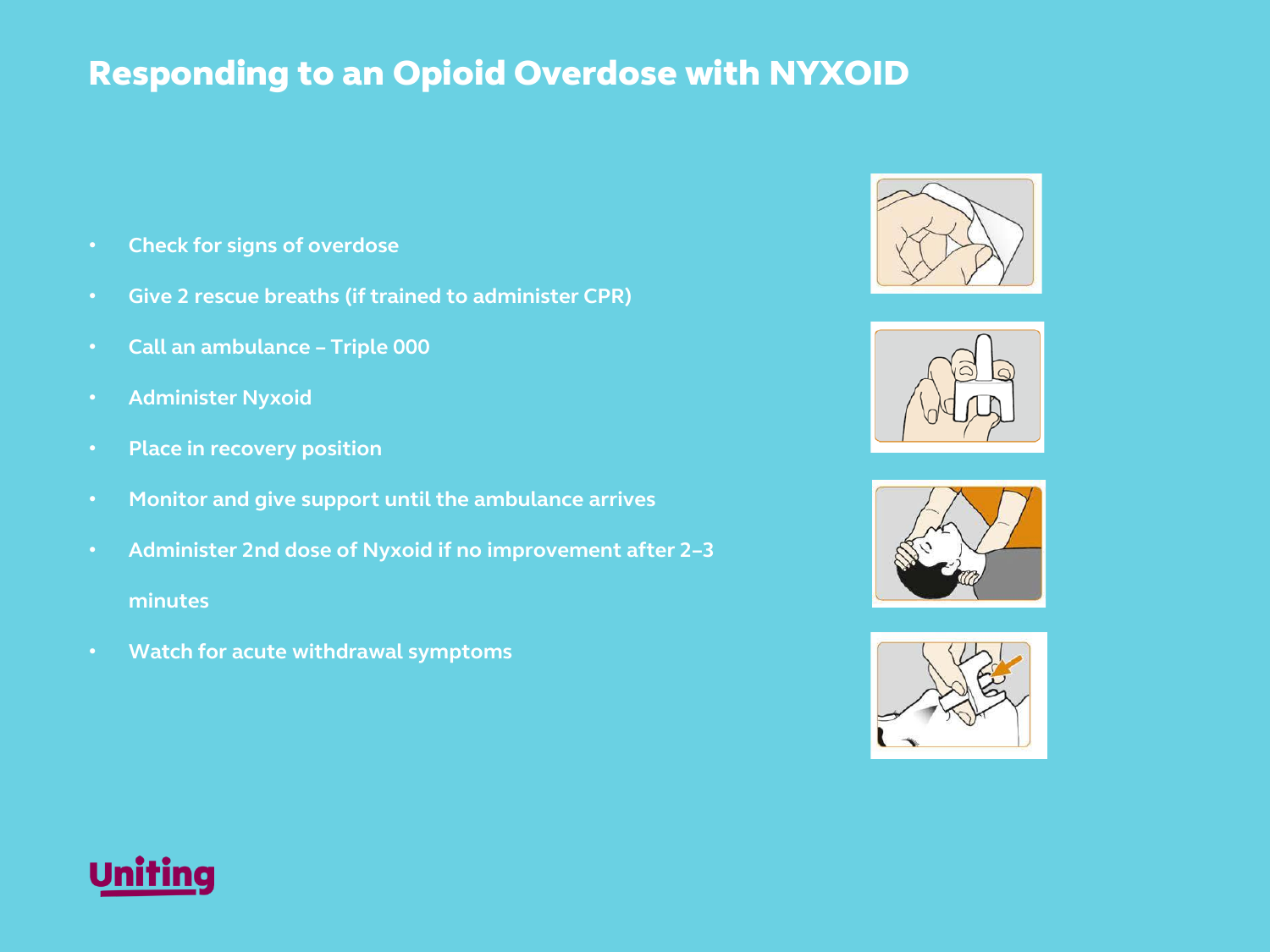# **Thank you**

**Contact details:**

**harmreduction@vt.uniting.org**

**ben.williams@vt.uniting.org 0466 085 557**

**nathan.farley@vt.uniting.org 0466 348 900**